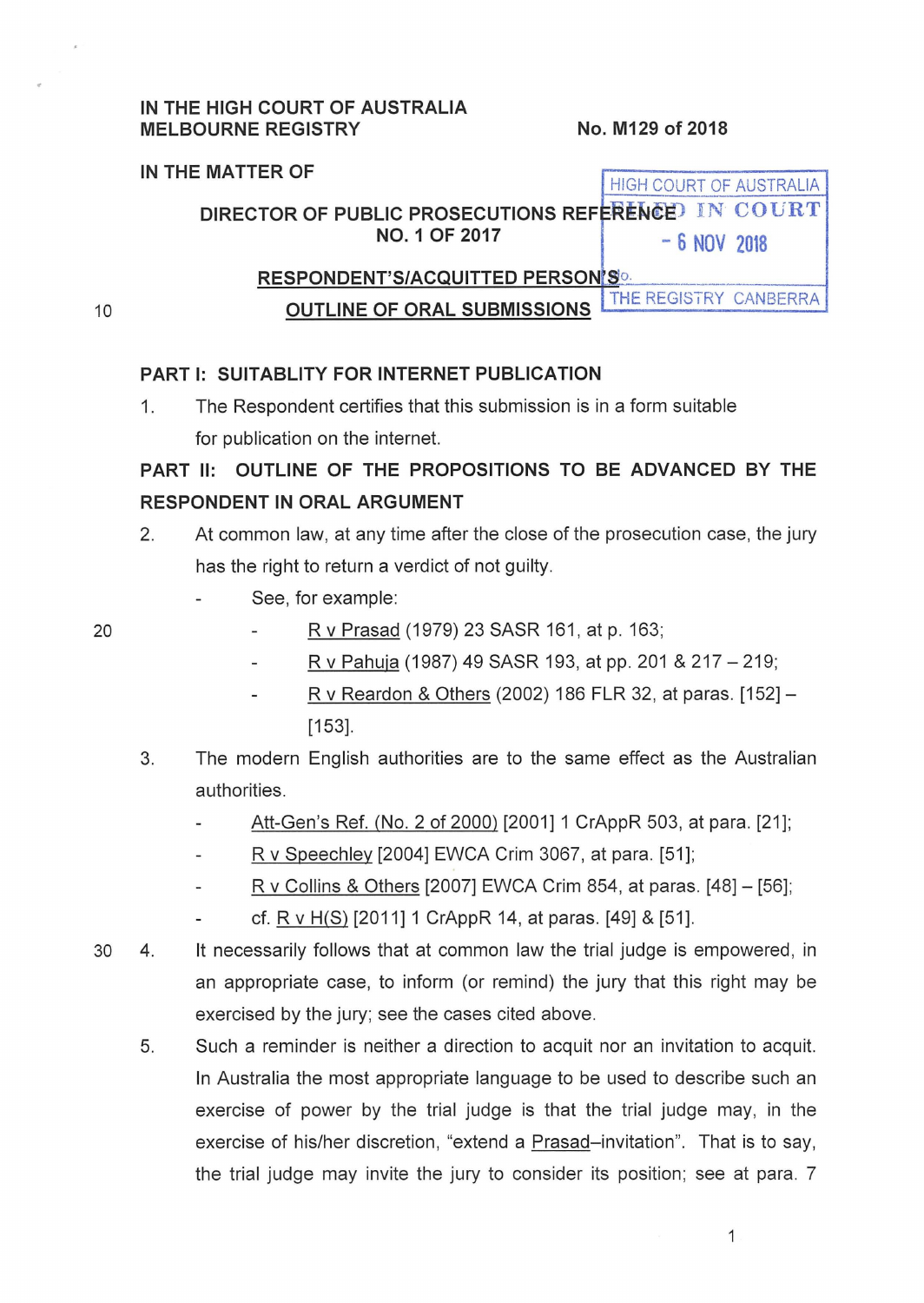below. (And when a "Prasad – invitation" is extended, the directions will be short and simple.)

- 6. This power has been exercised by trial judges from time to time in Australia. The holding in Prasad has never been doubted by any intermediate appellate court in this country.
- 7. The key ingredients or elements of a "Prasad-invitation" can be listed:
	- (i) a direction that the jury has the right in every criminal trial, if the jury chooses to exercise that right, to bring in a verdict of not guilty upon, or subsequent to, the closing of the prosecution case;
- (ii) a direction which makes clear that the jury, and only the jury, determines or decides the facts;
	- (iii) brief directions concerning the burden and standard of proof;
	- (iv) a direction as to the element(s) of the offence charged which is/are in issue;
	- (v) a brief outline or summary of the evidence which relates to the element(s) of the offence charged which is/are in issue;
	- (vi) a direction that the jury may return and state to the judge that the jury does not wish to return a verdict of not guilty at that stage, but instead wishes to hear more in relation to the charge.
- 20 8. When a "Prasad-invitation" is expressed as described in para. 7 above:
	- (a) the jury will not perceive the trial judge to be either inviting the jury to acquit or hinting that an acquittal is the appropriate or correct verdict; and
	- (b) the function or role of the jury as the fact-finding tribunal will neither be usurped nor compromised in any way.
- 9. The exercise of the common law power to extend a "Prasad-invitation" is not incompatible with the function performed by a trial judge in determining a submission of no case to answer made on behalf of an accused person. The function performed by the trial judge is directed at the question 30 whether the jury "could, as a matter of law, convict the accused person on the evidence adduced during the prosecution case". The function performed by the jury is different, namely, whether the jury "should, on the evidence adduced during the prosecution case, convict the accused person".

10